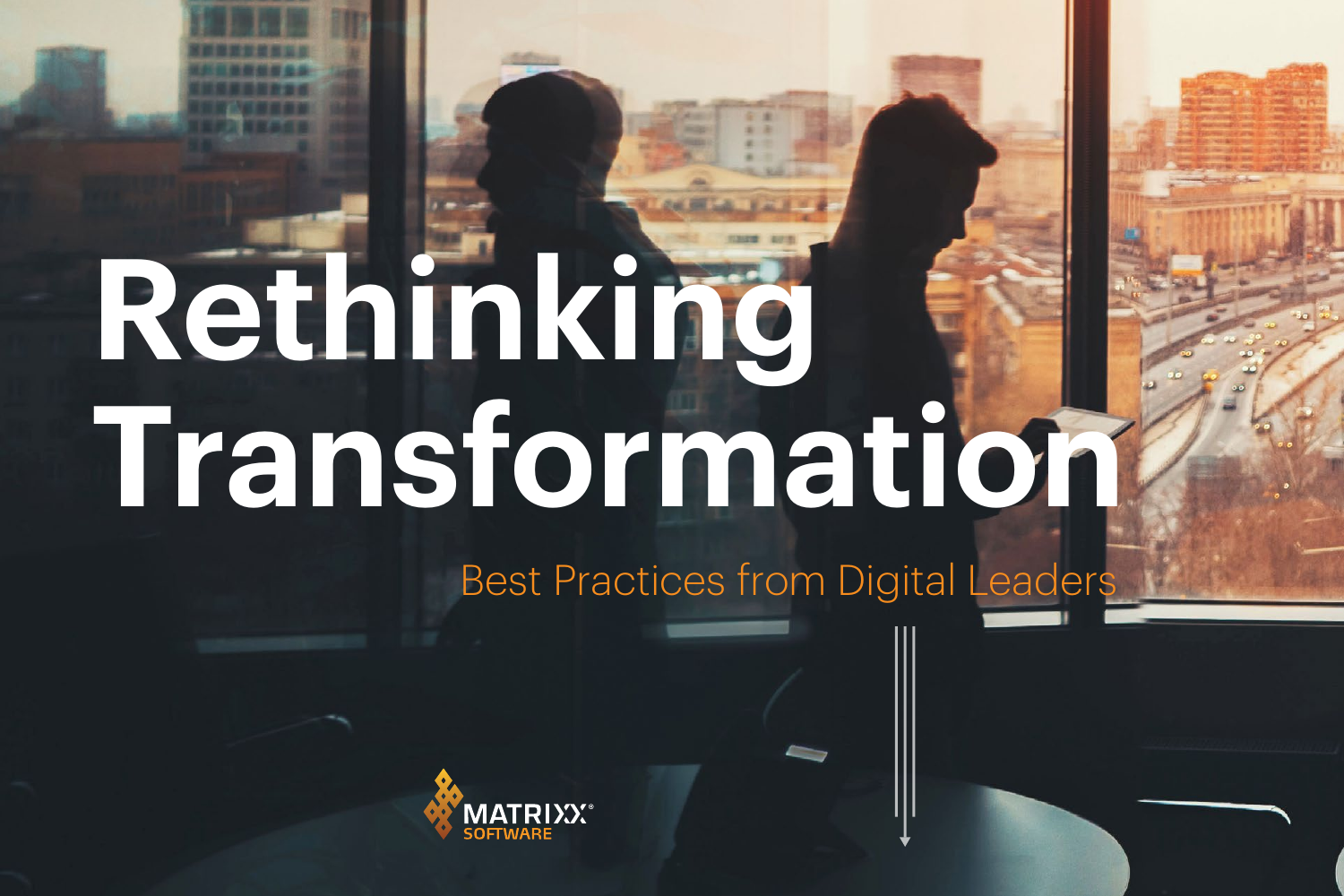03\_ How will your business be [transformed?](#page-2-0)

06\_ Which approach is the right [approach for you?](#page-5-0)

[10\\_ Launch guide for digital](#page-9-0)  [success](#page-9-0)

# **What's inside**

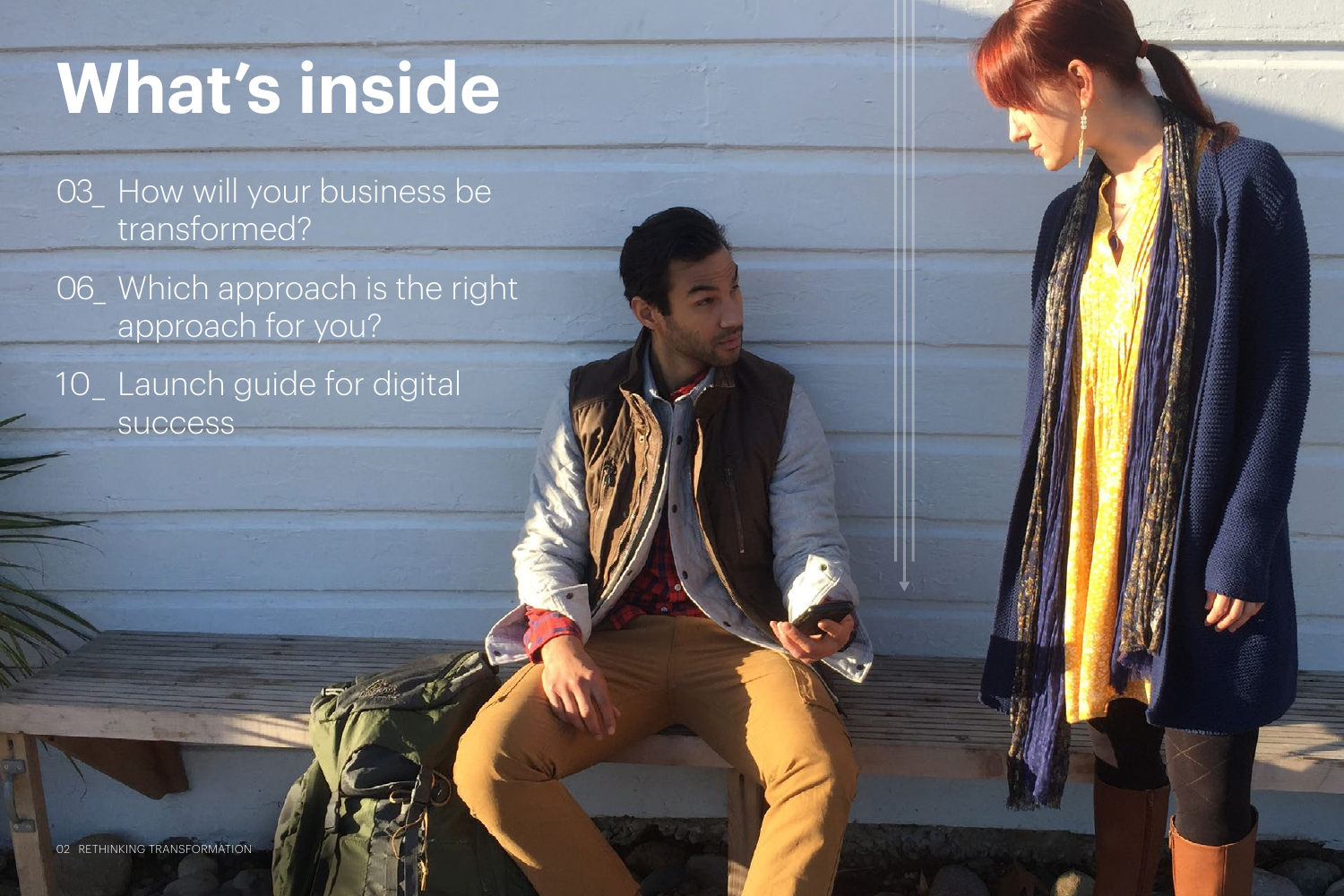# <span id="page-2-0"></span>**How Will Your Business Be Transformed?**

When the stakes are this high, you need to embrace changes that can move the needle. That means transforming to:

> **[Digital Customer Experience](#page-3-0) [Digital Operating Model](#page-4-0)**

03 HOW WILL YOUR BUSINESS BE TRANSFORMED?

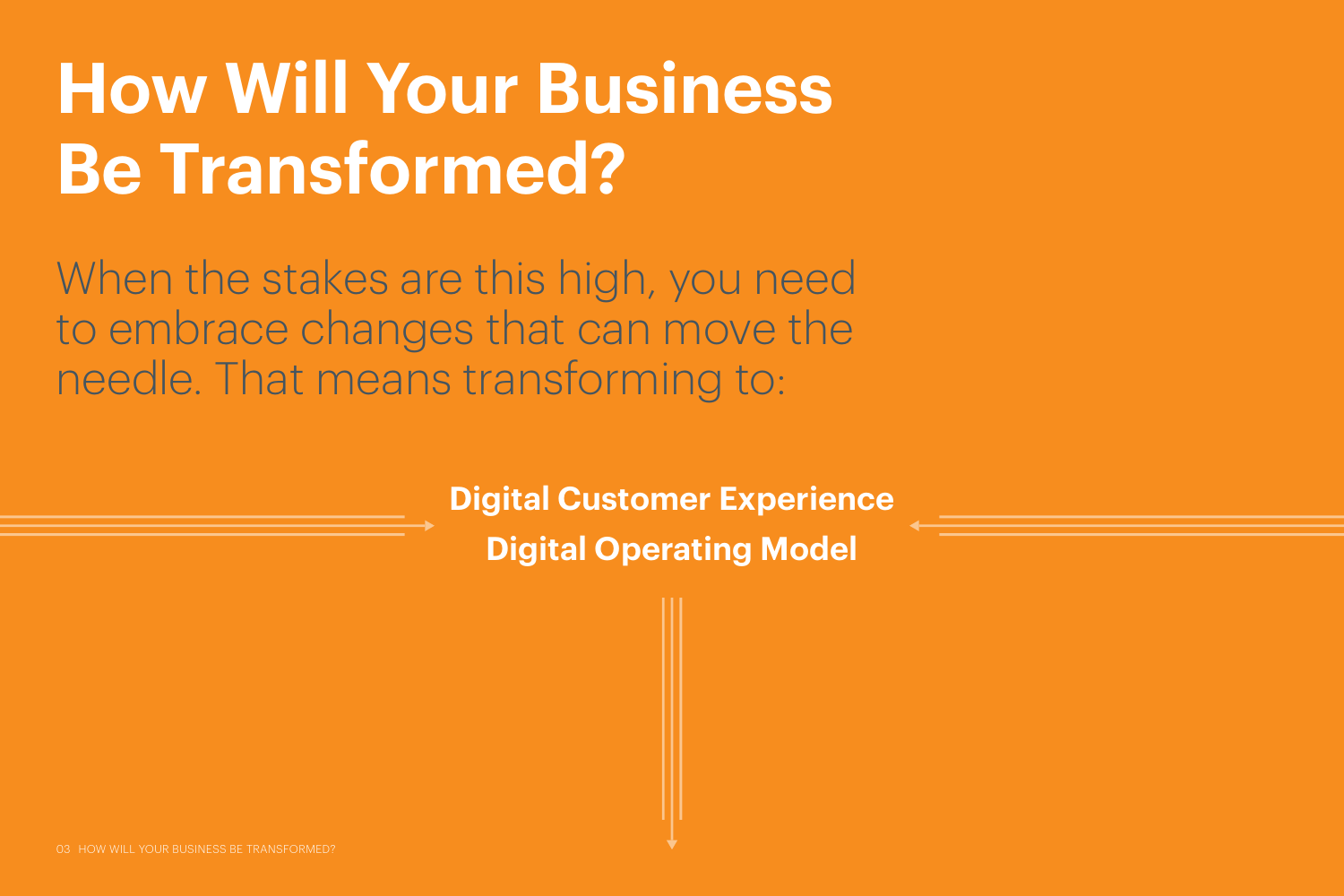**Mobile-first engagement** rich and intuitive app-based experiences

#### **Instantly gratifying experiences**

all services available on-demand

**Innovative digital offerings**  delightful new ways to engage, manage and personalize digital products and services

#### **Precise, real-time control**

highly accurate usage and balances available in every interaction

Empowering customers to transact through digital channels, on-demand, at any time of the day or night

# <span id="page-3-0"></span>**Defining Digital Customer Experience**

04 HOW WILL YOUR BUSINESS BE TRANSFORMED?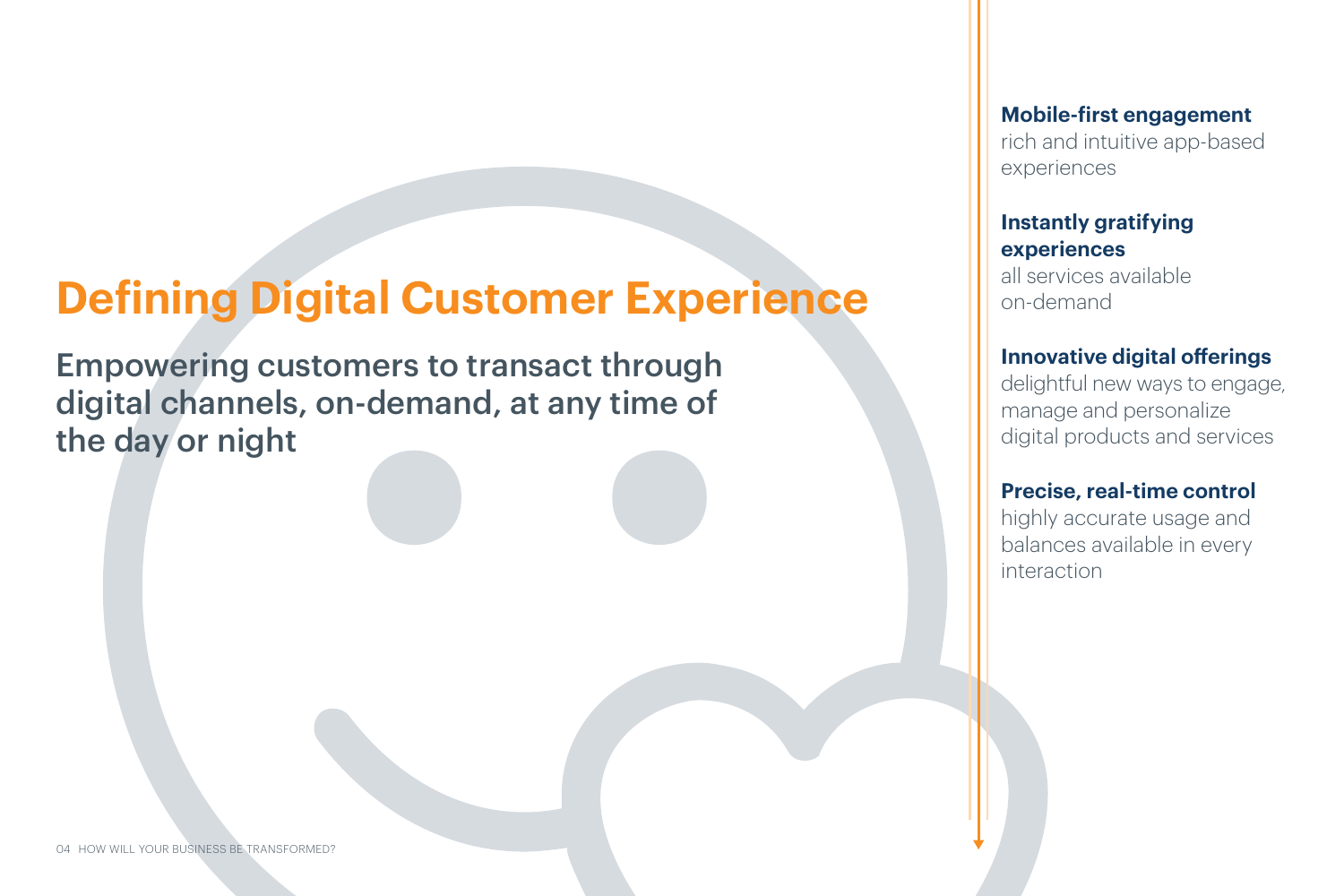## <span id="page-4-0"></span>**Designing a New Operating Model**

Rethinking the operating model for true digital commerce, streamlining operations to remove costs and inefficiencies

#### **Digital lifecycle**

initial customer on-boarding, buying journeys, and comprehensive in-life, self-care

#### **Optimized digital paths**

streamlined workflows and simplified architecture that minimize system latency and improve operational efficiency when dealing with large volume, high complexity transactions

#### **Digital-grade performance**

massively scalable with minimal cost and performance impact, across billions of complex customer and network interactions a day



#### **Agile capabilities**

eliminating customization and vendor service-team dependency to shorten time to market for new services and offerings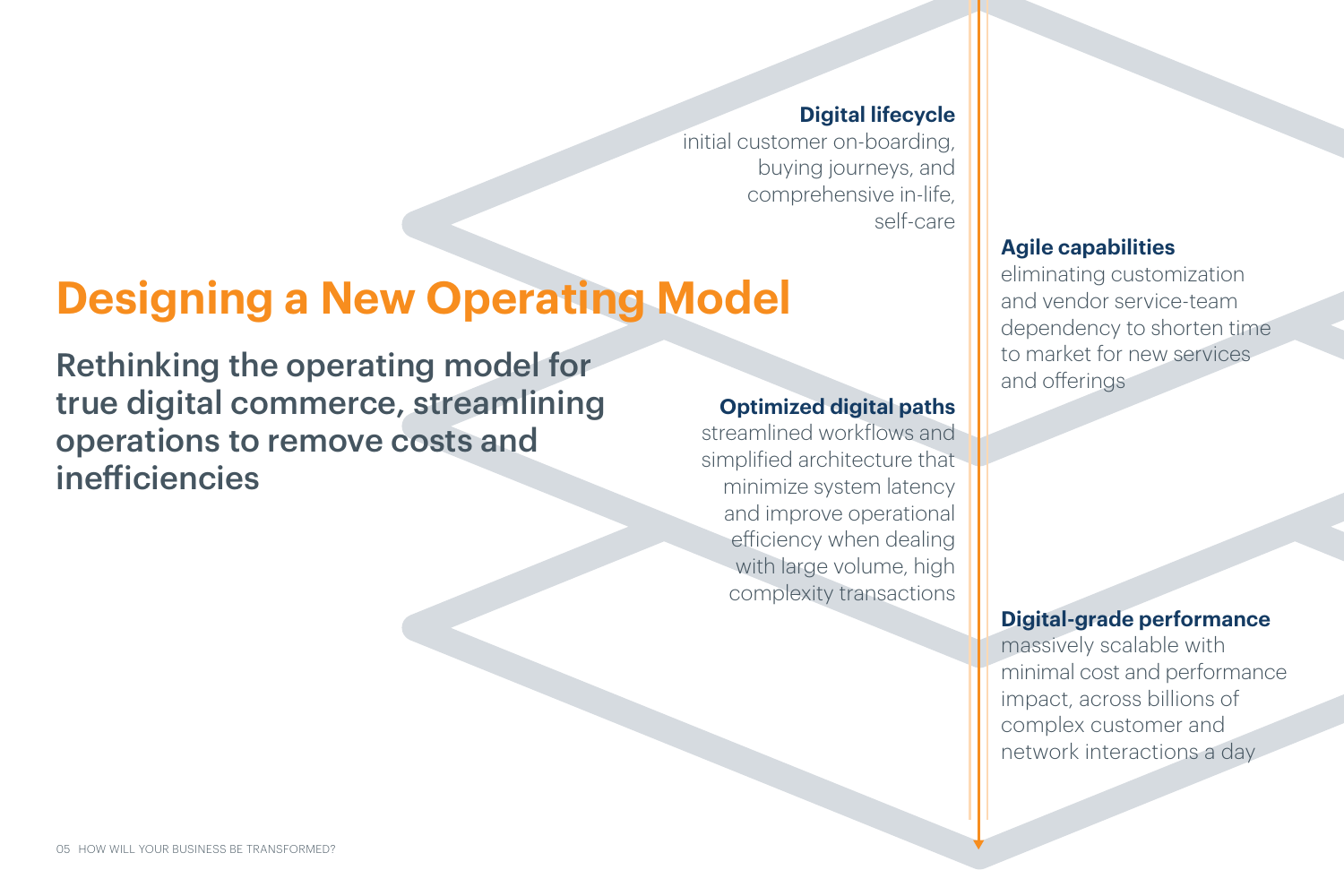# <span id="page-5-0"></span>**Which Approach Right Approach for**

The best approach will deper digital strategy, market context for rapid change.

**New digital brand**

**New proposition, new digital stack**

**Traditional transformation program**

06 WHICH APPROACH IS THE RIGHT APPROACH FOR YOU?

| <b>Isthe</b>                  |
|-------------------------------|
| or You?                       |
| nd on your<br>xt and appetite |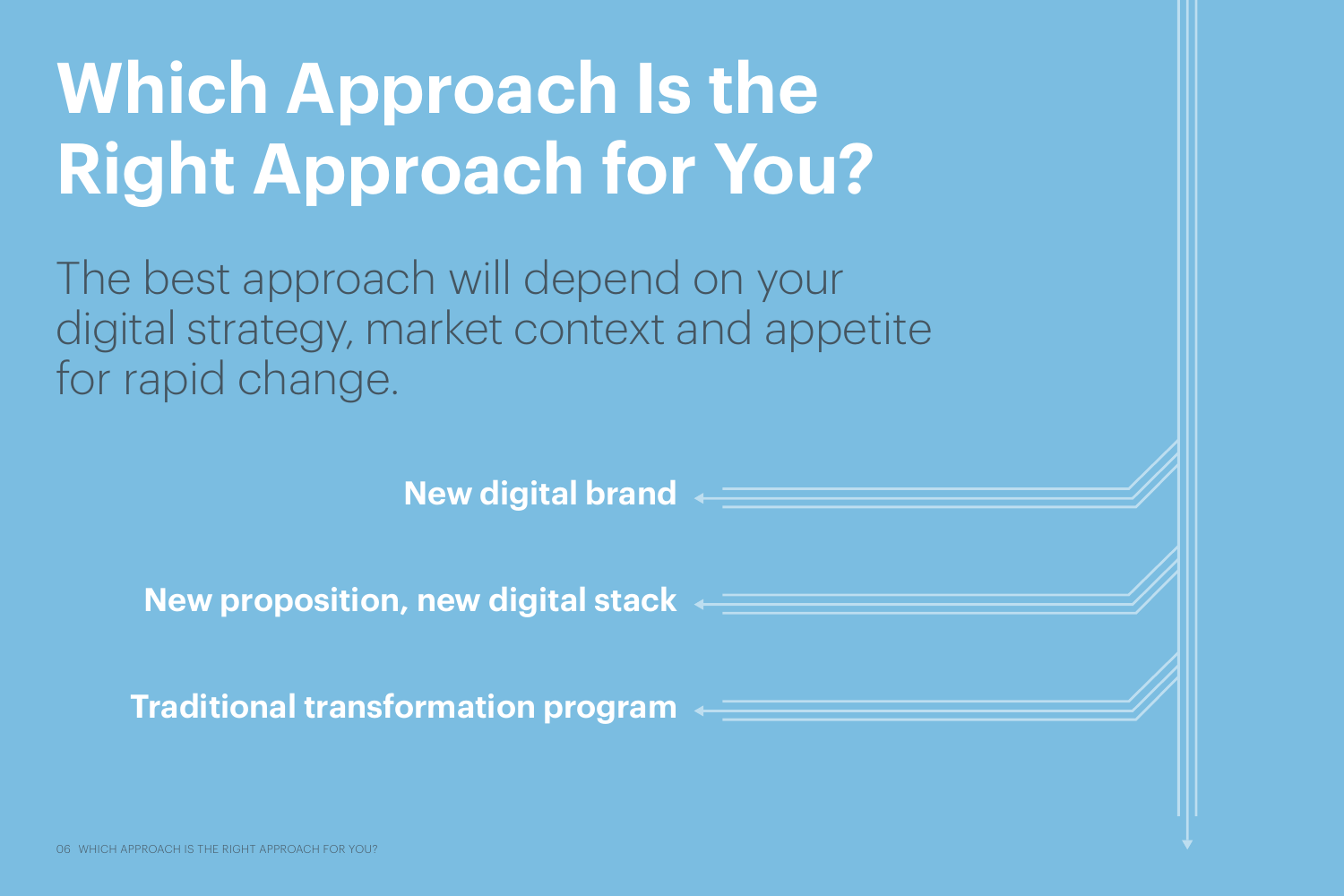## **New Digital Brand**

A fast-track program to quickly deliver a new digital brand to market. Deploy a new digital BSS stack independent of existing infrastructure, with minimal IT or network integration. Streamline business processes and customer journeys using packaged, out of the box software.

#### **Payment simplification**

A PayNow model to eliminate the system and process constraints imposed by prepay and post-paid payment silos

#### **Outside-in thinking**

Locating the project offsite, using strategy consultants and other external digital professionals to accelerate the program

#### **A new digital brand**

A pure digital or "powered by" sub-brand to separate the new digital proposition from the current offering and brand perception



#### *C***loud deployment model**

Leverage the agility and scalability of network grade software to deploy quickly and operate more efficiently

#### **Critical Considerations:**

Large incumbent operators with complex cultural and system constraints, that have been debating different approaches for long periods while nimbler competitors have enjoyed market success

**Best for:**

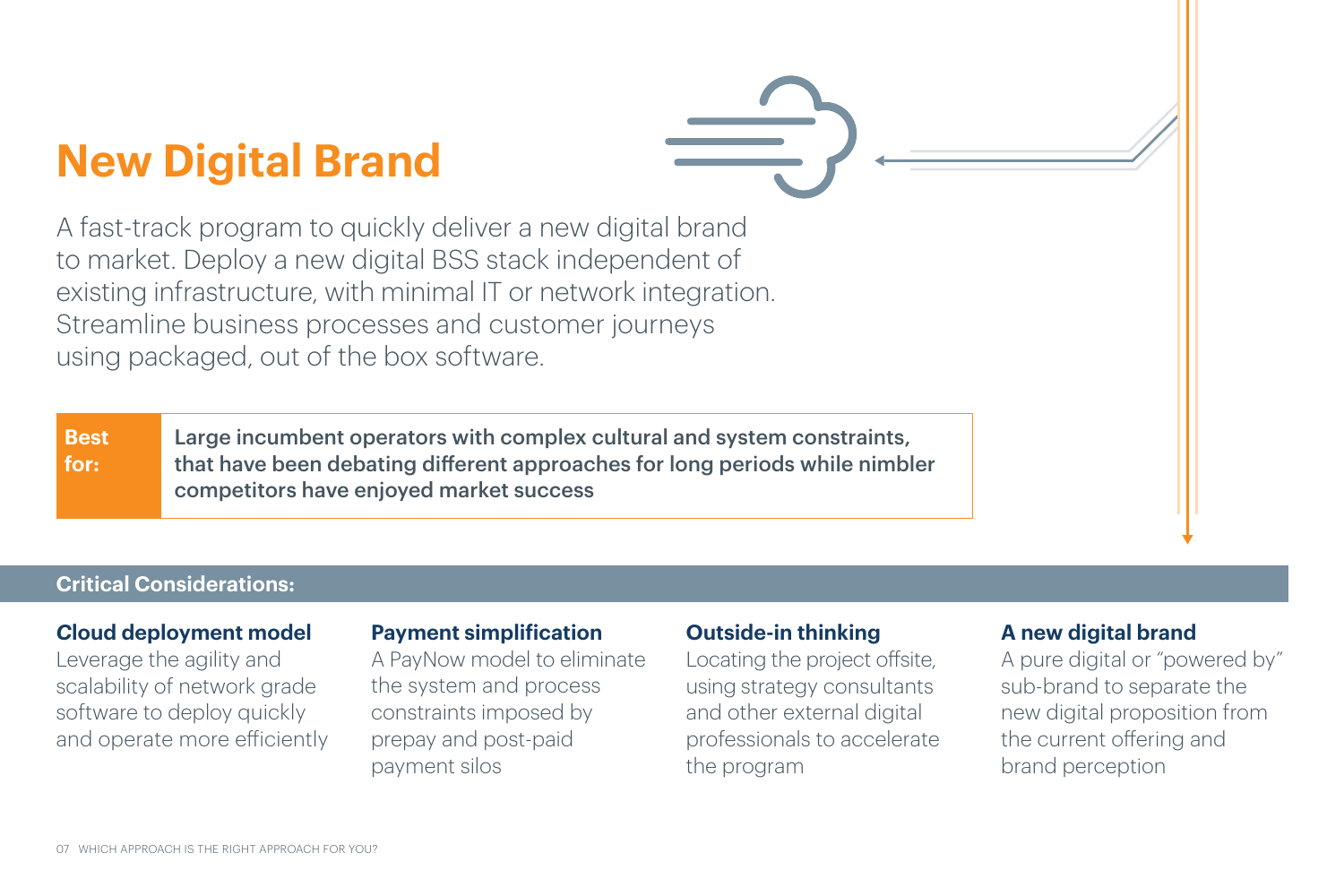# **New Proposition, New Digital Stack**

A new digital proposition is launched on a new BSS digital stack alongside existing legacy infrastructure. Modern software and agile methods will quickly deliver the type of experience customers expect followed by a phased migration from old to new.

#### **Optimized digital path**

This approach will enhance the App experience by optimizing the path between the customer and the data that resides on the network

#### **Channel support**

Will the mobile App be the only channel at launch, or will web and CRM channels also be required?

#### **Payment methods**

**quirement to measure business** iew platform

Will prepay, post-paid and PayNow all be supported from day one or will there be phasing?

#### **Critical Considerations:**

| <b>Best</b> | Operators with a clear digital strategy but a re |
|-------------|--------------------------------------------------|
| for:        | impact before committing entire business to n    |
|             |                                                  |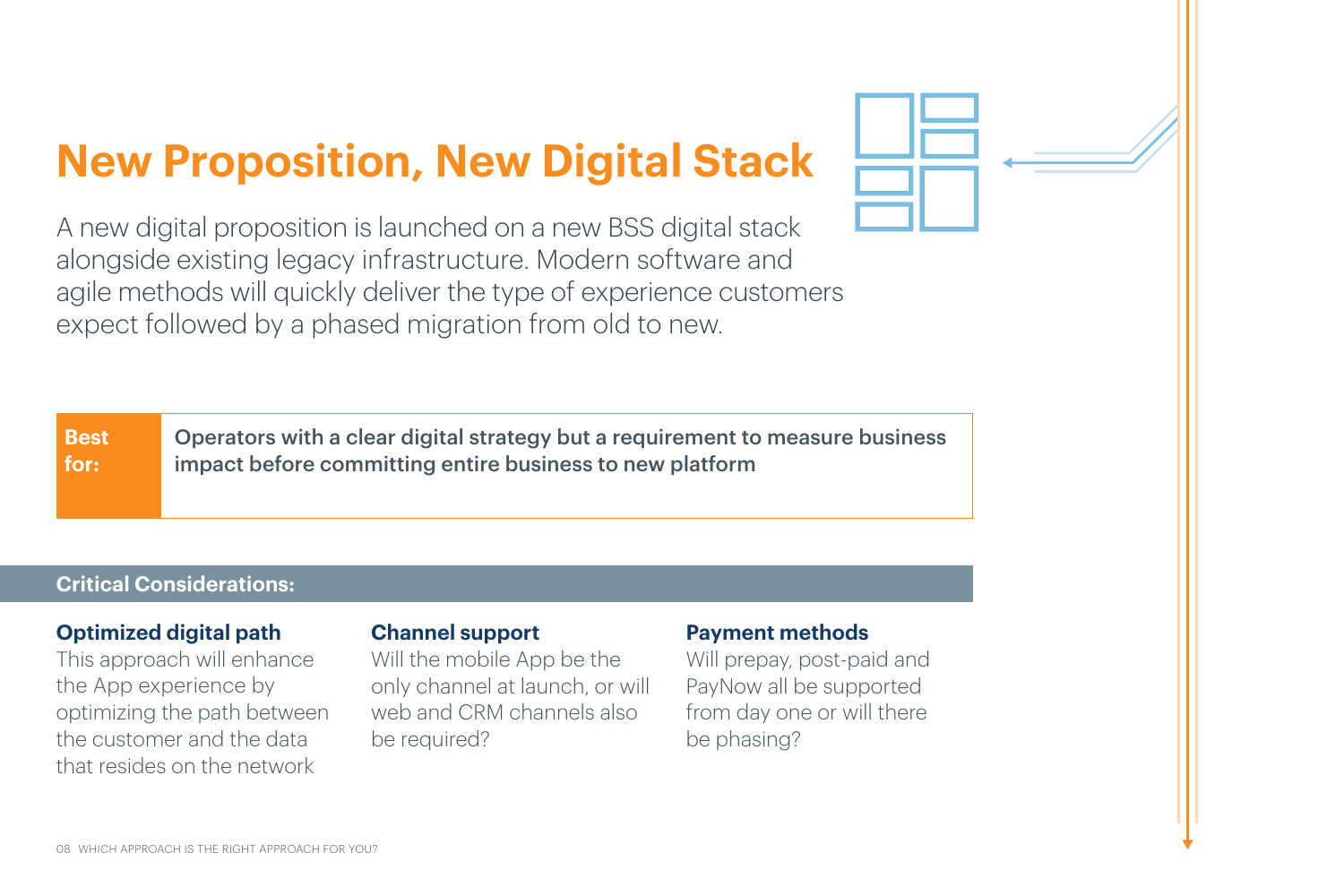A multi-year IT led program. Core back-office systems are replaced or upgraded in conjunction with significant process simplification to deliver a new architecture and greater service agility.

#### **Target customer segment**

Starting points and sequencing for consumer post-paid and prepay, enterprise, and other segments

#### **Service phasing**

#### **IT simplification strategy**

Initial service set and migration plan for domestic data, roaming, voice, SMS, and other services The retirement and migration plan for prepay IN, policy management systems and other end of life systems

### **Traditional Transformation Program**

#### **Critical Considerations:**



ons, a well-defined digital tion plan

| <b>Best</b> | <b>Smaller operators with stable market conditionally</b> |
|-------------|-----------------------------------------------------------|
| for:        | strategy, and C-level agreement on the execut             |
|             |                                                           |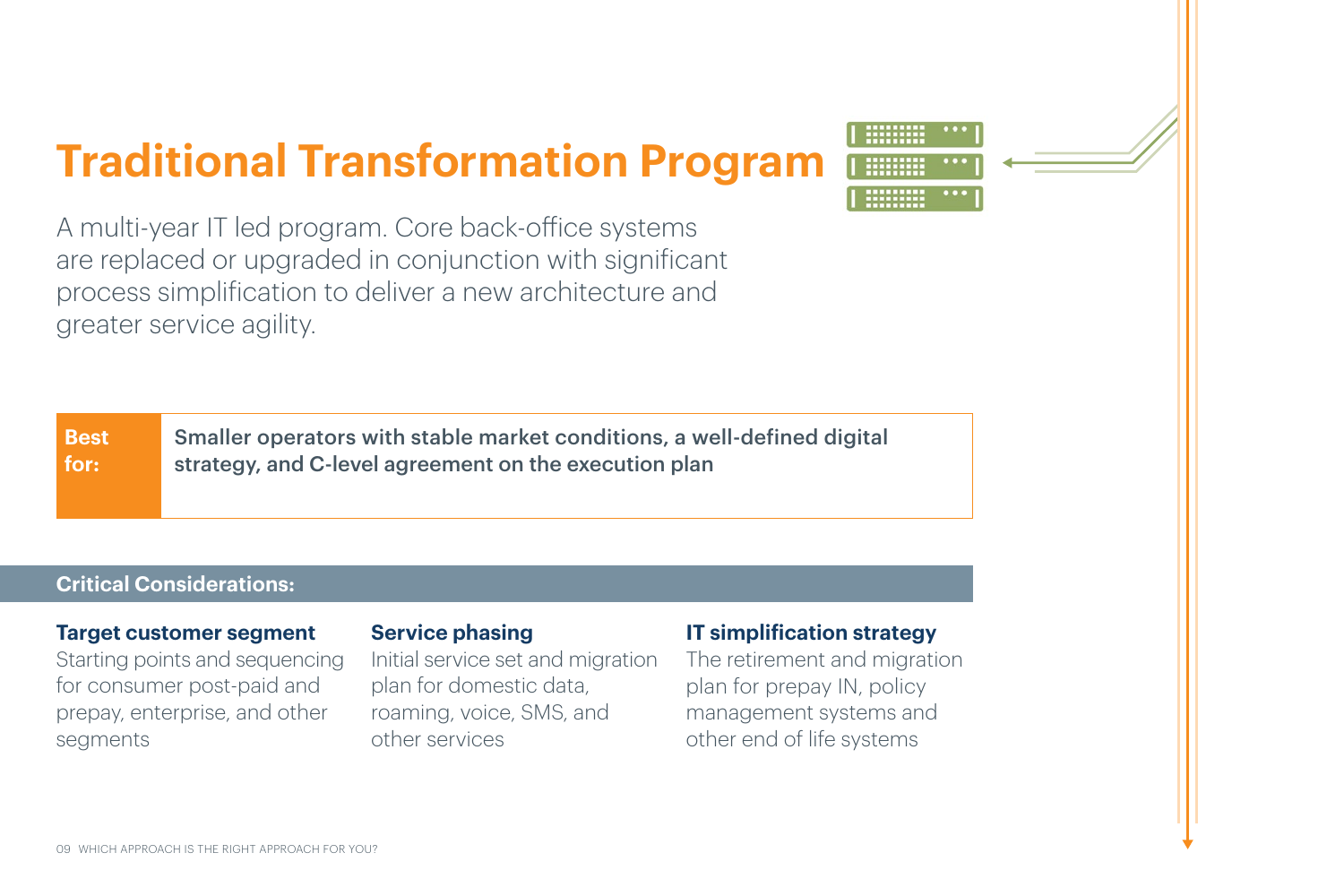Every successful transformation starts with a good plan.

# <span id="page-9-0"></span>**Launch Guide for Digital Success**

- **[1. Focus on a single customer segment](#page-10-0)**
- **[2. Develop an essential digital launch proposition](#page-10-0)**
- **[3. Map out the new core customer journeys](#page-11-0)**
- **[4. Establish KPIs for measuring business value](#page-11-0)**
- **[5. Streamline digital paths and network integration](#page-12-0)**
- **[6. Operate like a digital service provider](#page-12-0)**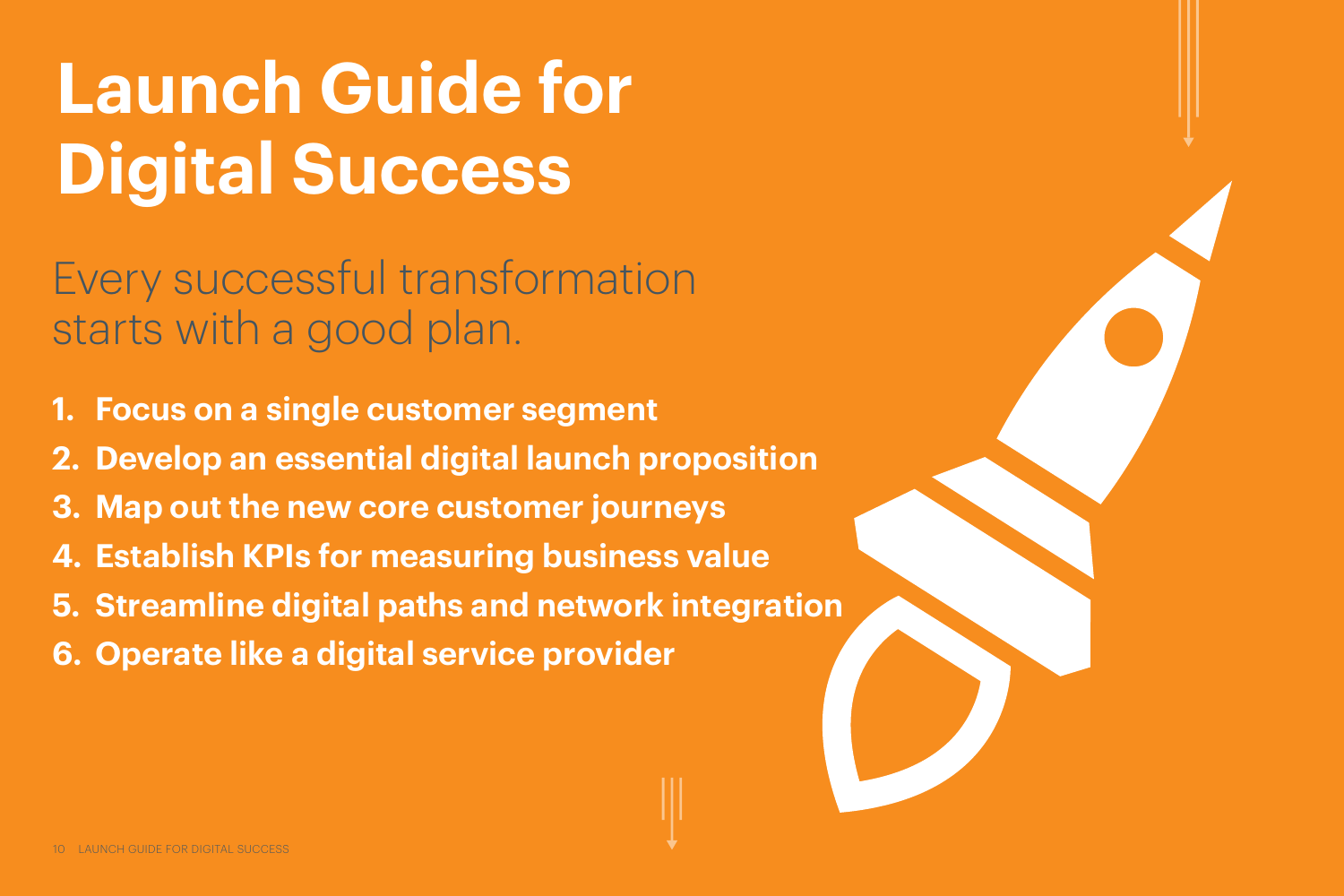Targeting a specific customer segment makes it easier to stay focused on key capabilities and value propositions, without getting sucked into solving all the legacy problems upfront.

Innovative digital capabilities can (re)define brand perception as an innovator with a value proposition that offers full customer control, on-demand personalization and mobile-first interaction.



creating brand value

The new digital proposition will not match all the service features of the existing offering, requiring compromise around payment methods and legacy channel support







# <span id="page-10-0"></span>1 2 **Focus on a single customer segment**

## **Develop an essential digital launch proposition**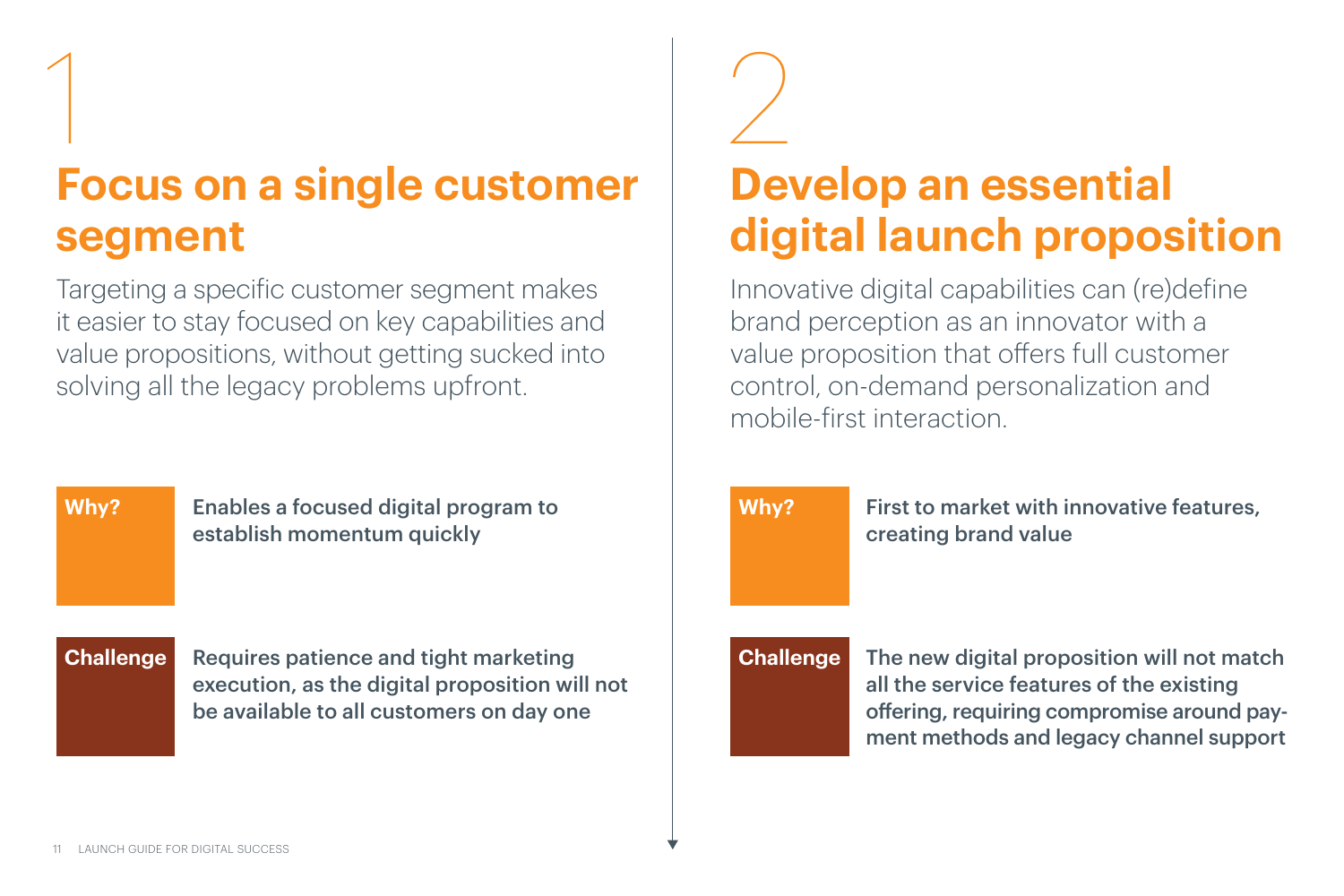A new digital offering requires complete reinvention of customer journeys and supporting processes, including digital acquisition and on-boarding, plan tailoring and on-the fly purchasing, and in-life servicing and rewards.

Why? Avoids traditional bottom-up, silo-based Why? Measuring success with digital transthinking, revealing opportunities to streamline processes and unlock value

Digital efforts need clear metrics that balance NPS and App store ratings with traditional operating metrics around subscriber volumes, product usage and ARPU (*[see our ROI](https://cdn2.hubspot.net/hubfs/543514/Resource_Center_Files/Data_Sheets/MATRIXX%20Digital%20Commerce%20ROI%20Cheatsheet%20.pdf)  [cheat-sheet for more details](https://cdn2.hubspot.net/hubfs/543514/Resource_Center_Files/Data_Sheets/MATRIXX%20Digital%20Commerce%20ROI%20Cheatsheet%20.pdf)*).

Designing and integrating new digital processes requires re-thinking customer engagement and the operating model

#### **Challenge**

formation requires a more complicated assessment than a traditional IT program Total Cost of Ownership (TCO) calculation

Moving beyond traditional success measurement metrics can be difficult for an organization, where buy-in to the transformation program is not complete





**Challenge**

**Why?**

# <span id="page-11-0"></span>3 4

### **Map out the new core customer journeys**

### **Establish KPIs for measuring business value**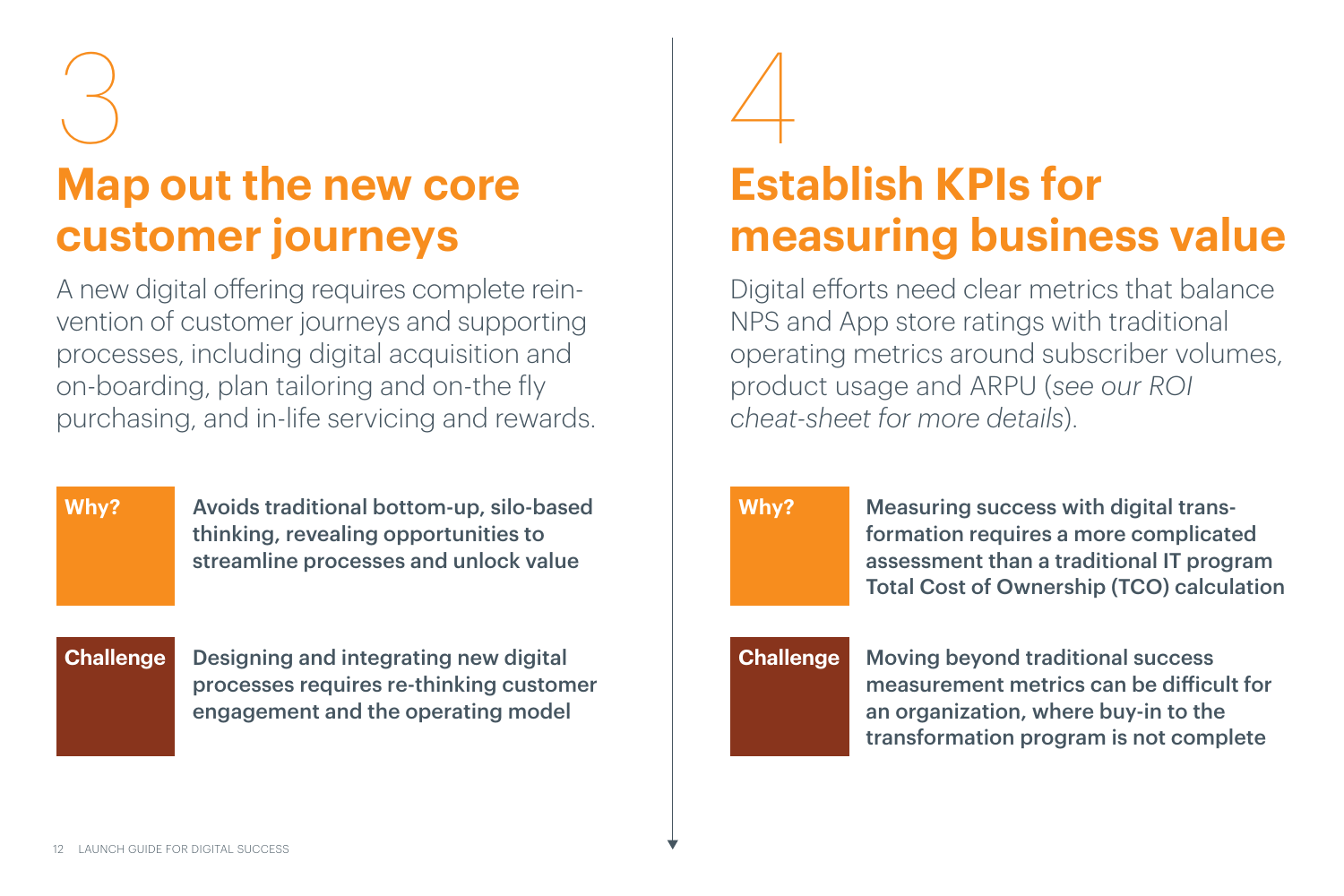New digital infrastructure reduces complexity by optimizing paths for digital interactions and minimizing network and IT system integration points.





# <span id="page-12-0"></span>5 6 **Streamline digital paths**

## **and network integration**

# **Operate like a digital**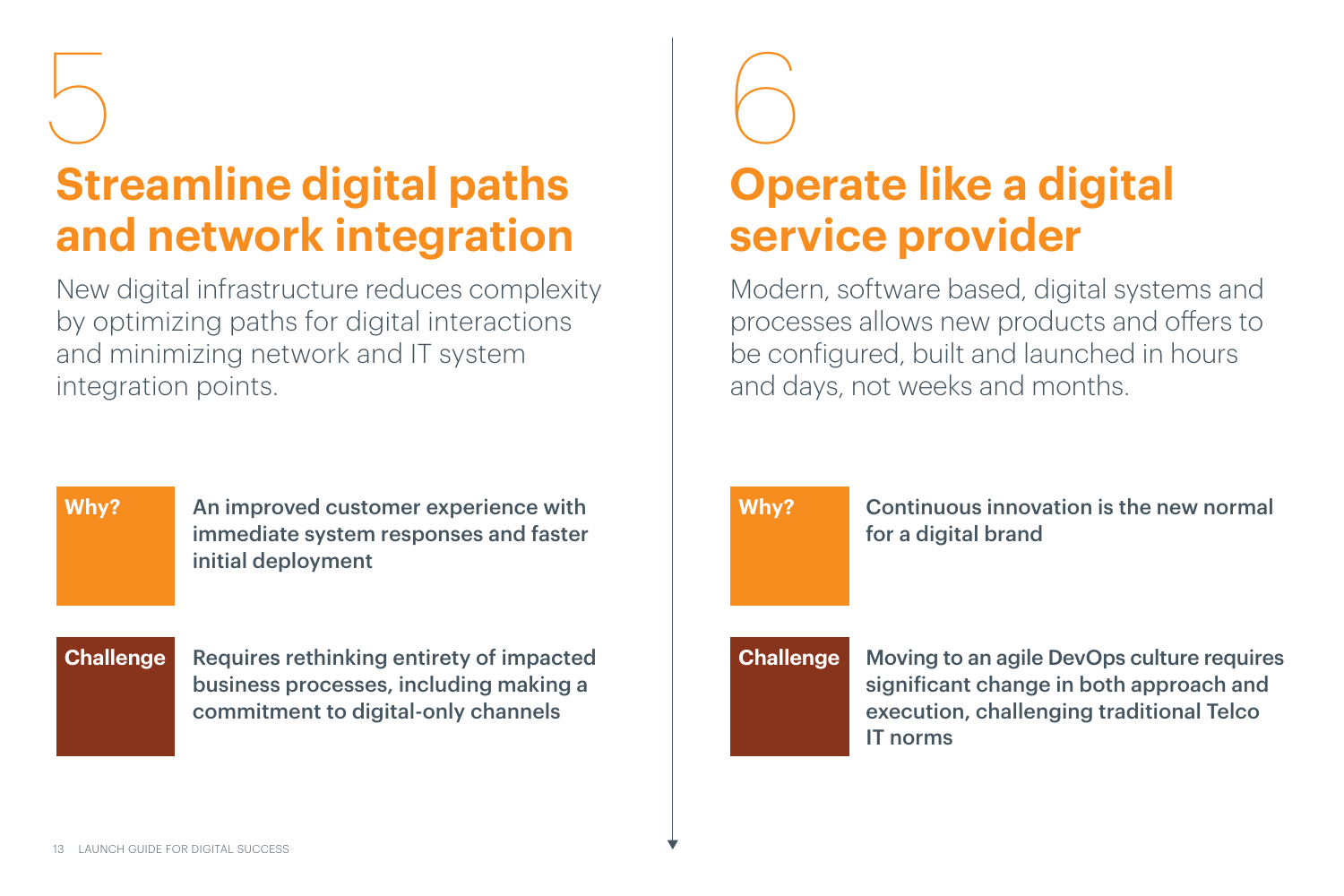| Altimeter               | <b>Six Stages of Digital Transformation</b>           |
|-------------------------|-------------------------------------------------------|
| Capgemini               | <b>Unlocking Customer Satisfaction: Why Digital</b>   |
| <b>Deloitte Digital</b> | <b>Digital Transformation for Telecom Operators</b>   |
| McKinsey                | <b>A Future for Mobile Operators: The Keys to Su</b>  |
| Oliver Wyman            | <u>Back-End Simplification Is the Key to Breakthr</u> |

### **Recommended Reading**

*<u>igital Holds the Key for Telcos</u>* 

**to Successful Reinvention** 

**akthrough Customer Experience**